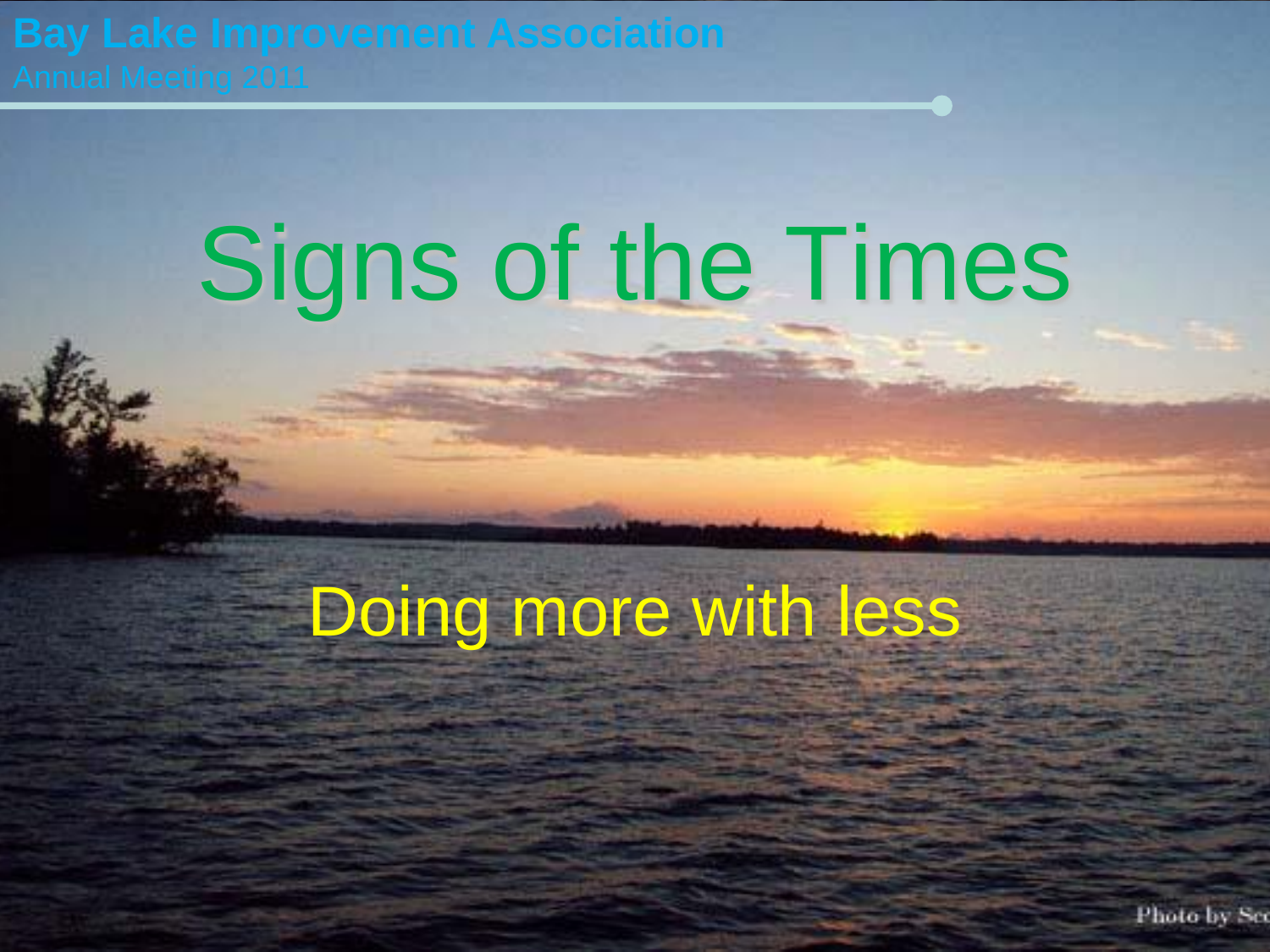### Last year we shared with you where our funds come from

o Environmental Fund o Runtilla o Golf/Picnic Event o Membership Dues o Grants o Fireworks Contributions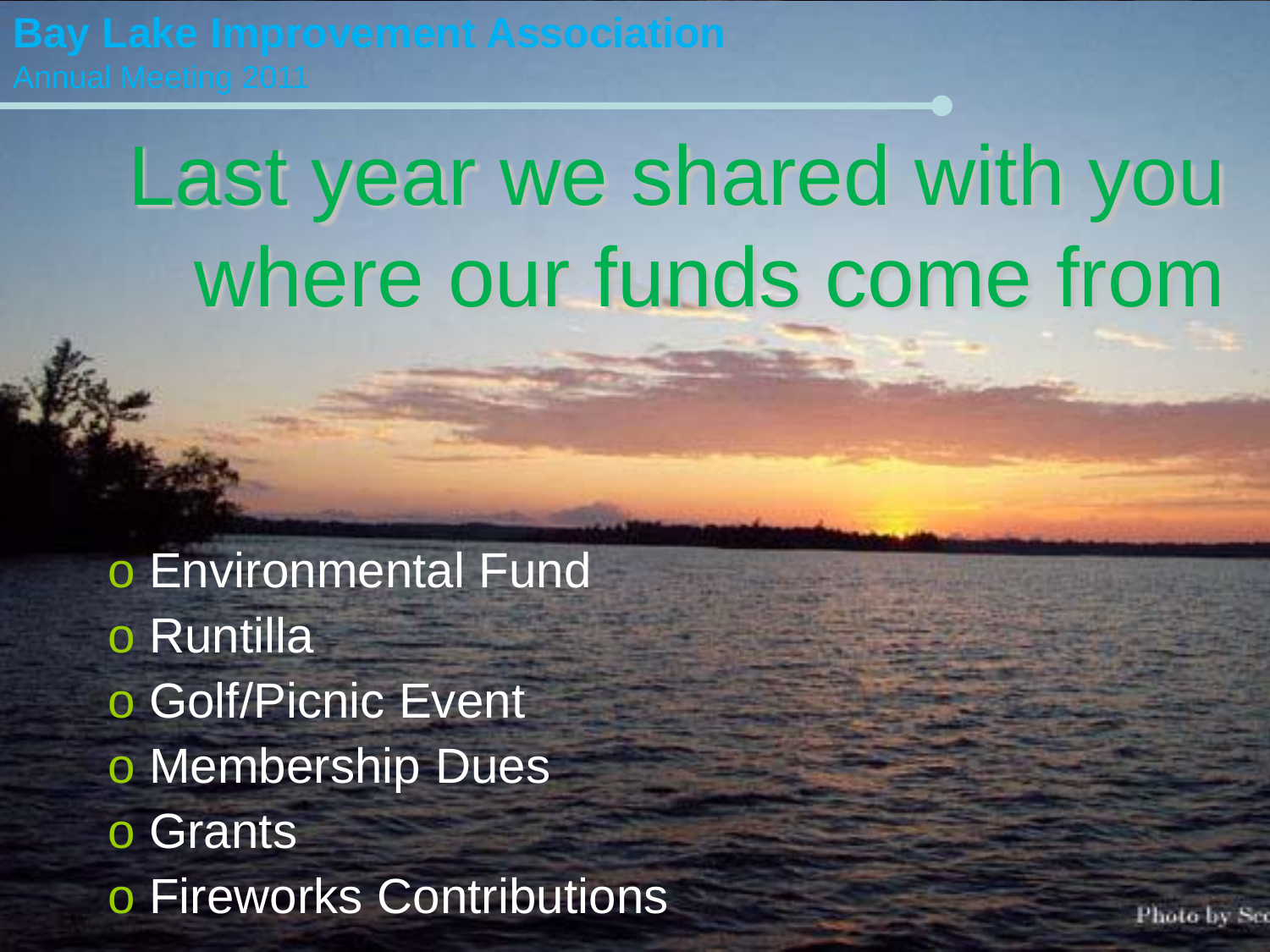## We shared with you where your money goes

o Access Monitoring o Water treatments o Plants & Trees o Fireworks o Water sampling o Database management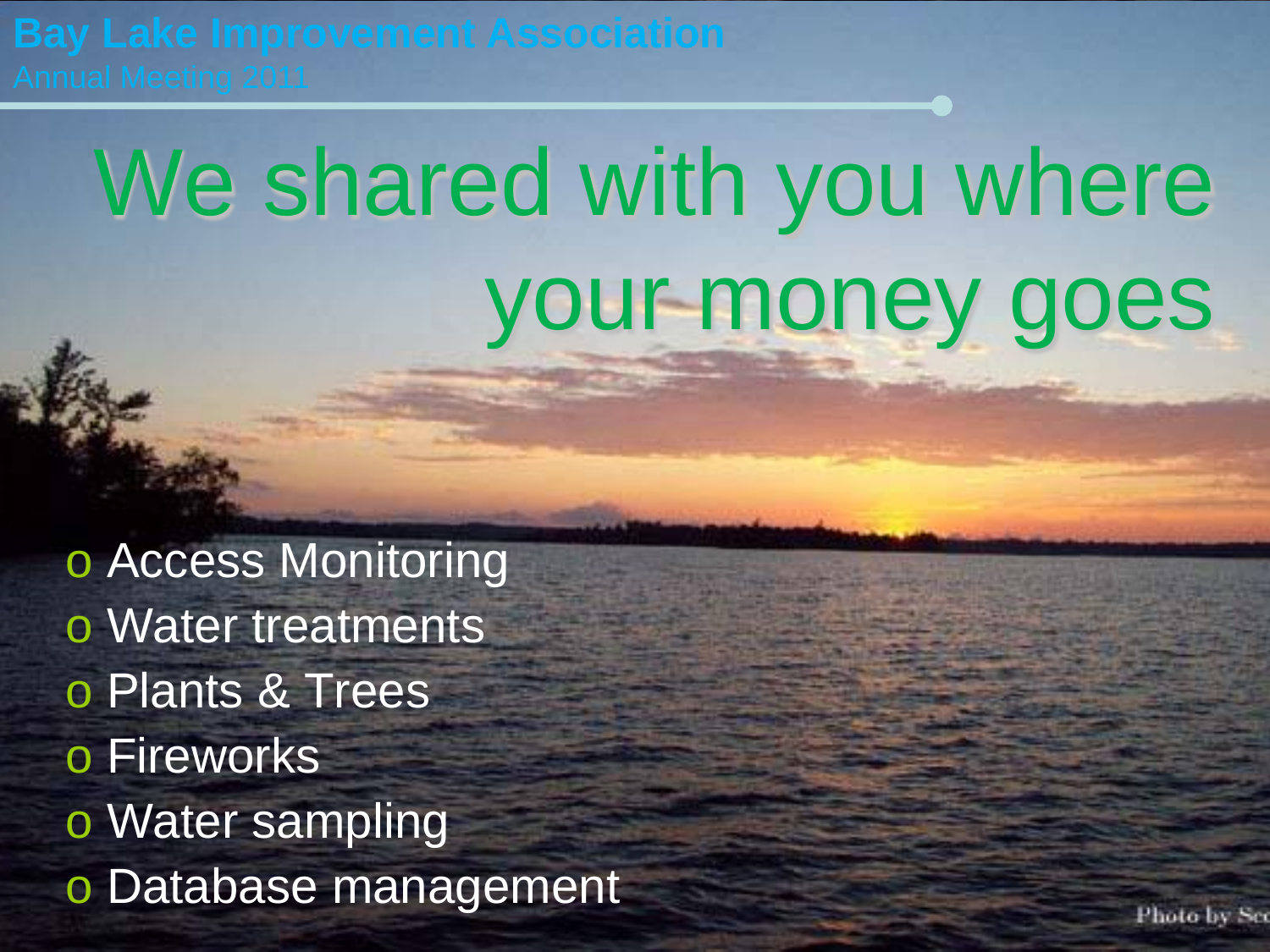**\$300 Each** 

**SLOW** 

**NO** 

**WAKE** 

#### We also shared how much things you see every year actually cost the association

\$700 / Acre





To avoid spreading aquatic invasive species **BEFORE launching ... BEFORE leaving:** · Remove aquatic plants and aquatic animals . Drain lake or river water away from the landing · Dispose of unwanted live bait in the trash

It's the Law ... Do Not:

· Transport aquatic plants, zebra mussels, or other prohibited<br>species on public roads

Launch a watercraft or place a trailer in the water if it has aquatic<br>plants, zebra mussels, or other prohibited species attached · Transport water from infested waters

**Minnesota Department of Natural Resources**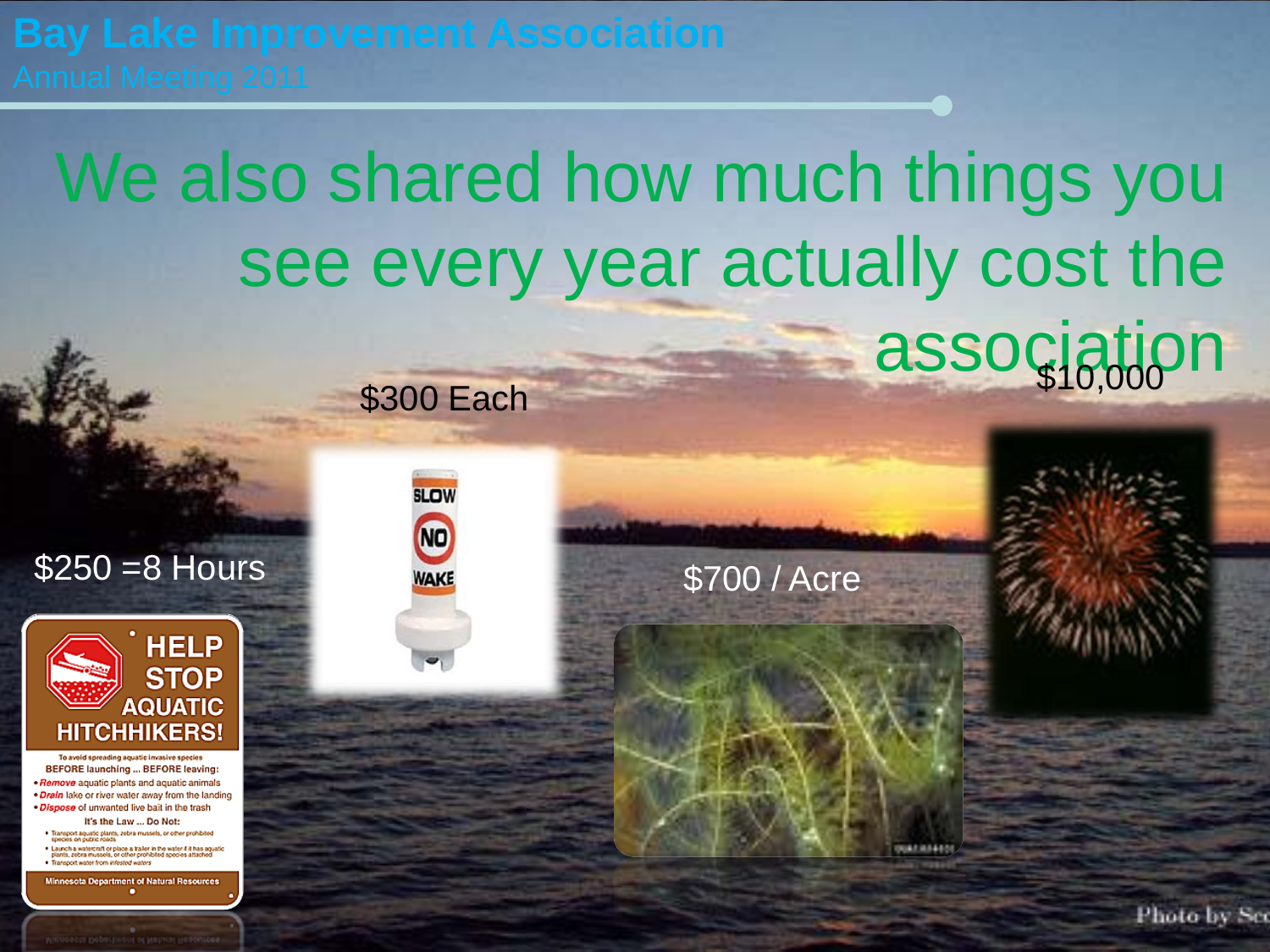## Balancing Lake Priorities

o Water Quality o Invasive Species o Fishing Resources o Water Safety o Social Fabric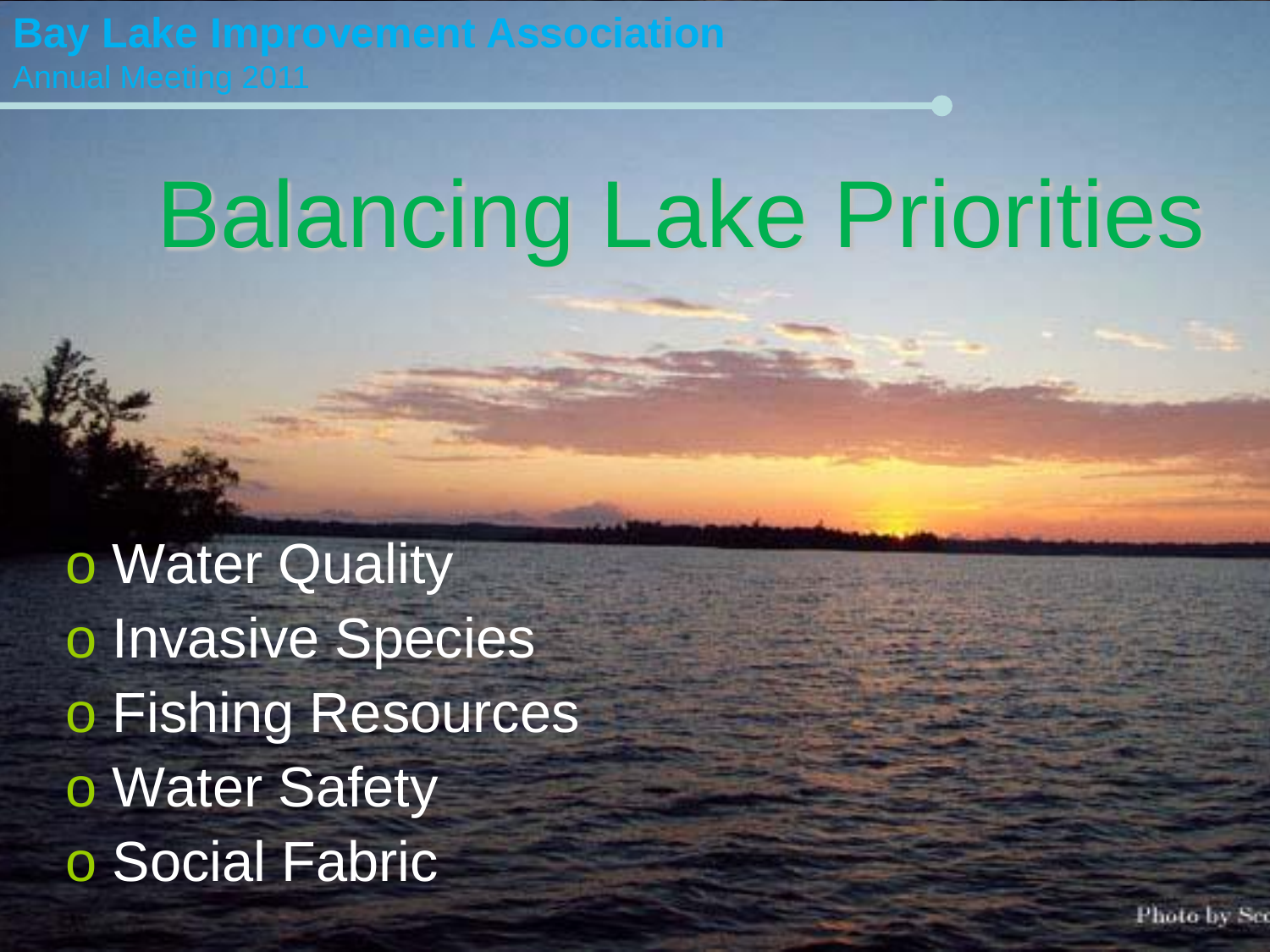### The squeeze is on…two examples



0041184451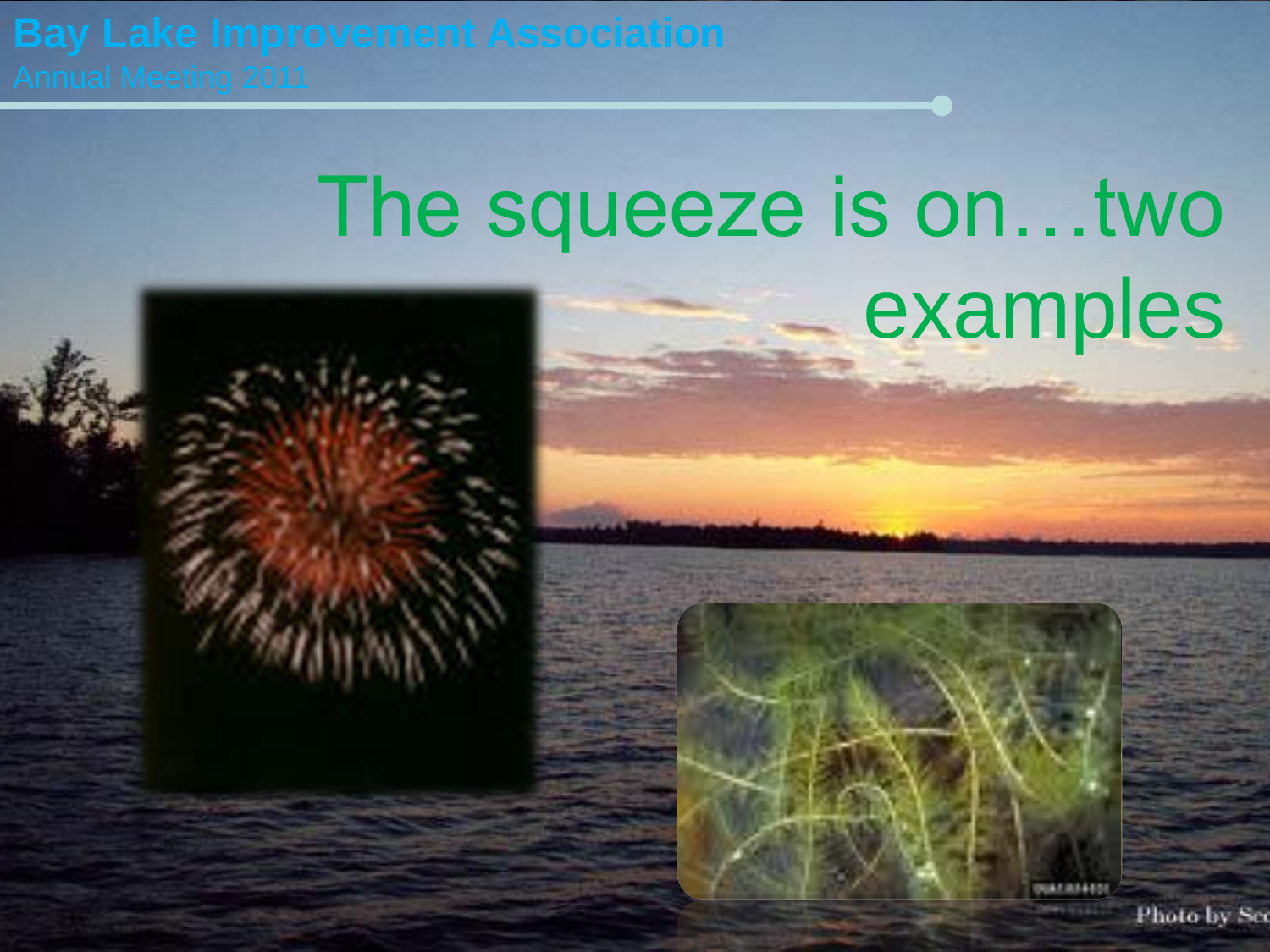# What "floats" your boat?

o Add 10% to your annual EF donation? o Manage your donation through a monthly debit? o Expanding BLIA memberships in your home/family? o Writing a check today to supplement your annual giving? Photo by Sec o Memorials / Planned Giving?